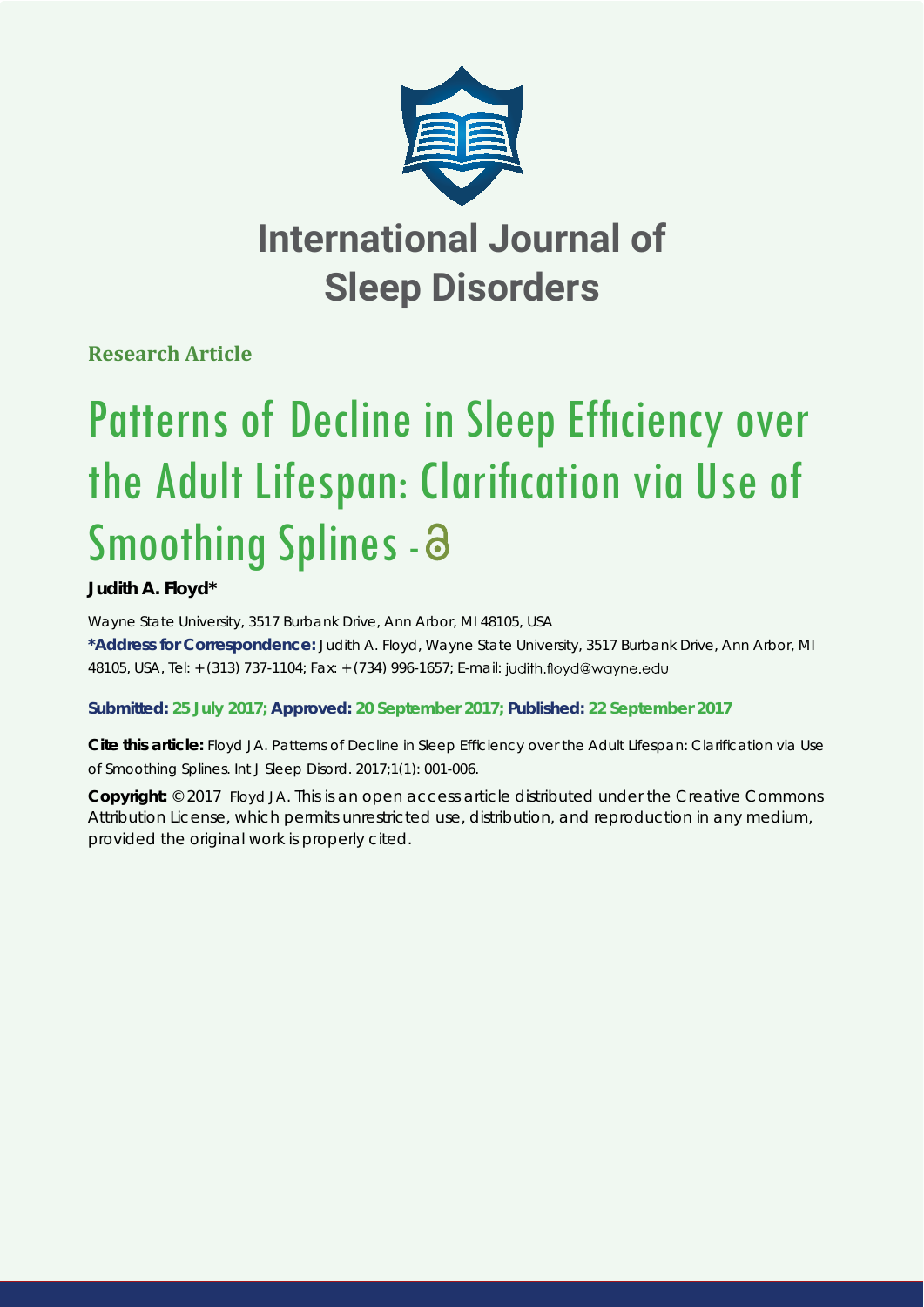#### **ABSTRACT**

Purpose: To further explicate age-related changes in sleep efficiency by pinpointing when change over the adult lifespan occurs in related sleep parameters: Sleep latency, waking after sleep onset, total sleep, and time in bed. Accurate information about sleepparameter decline with age before the age of electronics is useful as baseline knowledge for understanding modern environmental factors' impact on sleep efficiency.

Methods: A research synthesis approach specifically designed to detect nonlinear developmental changes was used. Specifically, Cubic B smoothing splines were fit to scatter plots generated using descriptive study results. English-language research reports produced over 45 years provided data from thousands of subjects for each sleep parameter. All subjects were described in research reports as normal or healthy. Mean ages of samples used ranged from 18.0 to 91.7 years (SD < 4 years). Two coders extracted information; formal reliability testing showed excellent coder reliability.

Results: No nonlinearity was detected in the relationship between age and sleep efficiency, which decreased 2.2% per decade. Similarly, no nonlinearity was detected in total sleep, which decreased 12.2 minutes per decade. Significant nonlinearity was detected for three relationships: Sleep latency increased more rapidly after age 32; waking duration increased more rapidly after age 49; and the relationship between age and time-in-bed was curvilinear with adults spending the least amount of time in bed around age 50.

**Conclusions:** Sleep efficiency declines with age, not only because sleep latency and waking duration increase, but also because total sleep decreases while time in bed first decreases and then increases. Increased TIB after age 50 may be an attempt to increase amount of sleep despite increasing sleep latencies and more waking after sleep onset. Ability to detect nonlinearity in rates of change in sleep parameters using smoothing splines improves precision for understanding the decline in sleep efficiency over the adult lifespan.

Keywords: Meta-Analysis; Smoothing Splines; Sleep Efficiency (SE); Sleep Latency (SL); Waking After Sleep Onset (WASO); Total Sleep Time (TST); Time In Bed (TIB)

#### **INTRODUCTION**

One way to quantify sleep quality is to calculate Sleep Efficiency (SE), i.e., the ratio of time spent in sleep to time spent in bed. Sleep efficiency is decreased by two factors that may limit total sleep: (a) difficulty falling asleep and (b) difficulty staying asleep. Calculated sleep efficiency values may also be decreased if adults attempt to compensate for lost sleep by extending time in bed. As the interest in how much hand-held electronic devices and other sources of bright light impact sleep quality increases, availability of accurate baseline norms for sleep parameters prior to the electronic age are essential [1-3].

The desire to describe typical changes is sleep quality over the adult lifespan and to differentiate changes due to normal aging from changes due to pathology or non-conducive sleep environments has generated an extensive body of sleep research, which makes secondary research studies feasible. In 1994, Floyd began to create a database for use in meta-analytic studies of sleep change over the adult lifespan [4]. The age-range covered by studies included in the database was from the late teens to over 100 years of age, with sample means ranging from 18.0 to 92.7 years. The database was used to identify mean weighted correlations and 95% confidence intervals for the magnitude of linear change in objectively-measured sleep parameters over the adult life span [5-8].

With regard to how SE and related sleep parameters were correlated with age during adulthood, the Floyd research team reported: (a) significant decreases in SE, (b) significant increases in time taken to fall asleep, i.e., Sleep Latency (SL), (c) significant increases in Waking After Sleep Onset (WASO), (d) significant decreases in Total Sleep Time (TST), and (e) significant increases in Time In Bed (TIB) [5-8].

In 2004, Ohayon and his colleagues confirmed Floyd's findings regarding adults, i.e., they also reported significant linear relationships between age and objectively-measured SL, WASO, TST, and SE values, respectively; however, they did not report correlational results for age and TIB [9]. The oldest adults in Ohayon's meta-analysis were in their early 90s, with mean ages of samples ranging from 22.0 to 83.1 years. Ohayon and his colleagues used Cohen's d to capture group differences whenever researchers reported sleep values for a younger versus an older group, rather than using Pearson's *r* to more precisely identify correlations between the continuous values for age and sleep characteristics. Nevertheless, both research teams found significant linear relationships between age and each sleep parameter examined and reported effects sizes as small, medium or large.

The cut off values for small, medium, and large effects are .1, .3, and .5 for *r*, while the comparable cut off values for *d* are .2, .5, and .8 [10]. Both Floyd [5-8] and Ohayon [9] reported small, but statistically significant effects sizes for age-related change in SL and large effect sizes for age-related sleep change in WASO. Estimates of magnitude of linear change differed somewhat between the two research teams for TST and SE, but both teams agreed linear trends were statistically significant and were medium or large in size, see table 1.

Both the Floyd and Ohayon research teams recognized that changes in sleep characteristics over the adult lifespan did not appear purely linear, i.e., there appeared to be inflection points at which rates of change in a sleep parameters accelerated or decelerated. Beginning in 2000, Floyd's team described a new analytic approach for detecting these inflection points and the nature of resultant nonlinear change in sleep characteristics over the lifespan  $[11,12]$ . The method developed was statistical in nature and utilized descriptive sleep results from studies homogeneous on age to create scatter plots representing sleep values for each decade of the lifespan. The methods were piloted using SL data from 258 adult subjects clustered within 15 samples. These 15 studies were known to the Floyd team because of their earlier meta-analysis of linear changes in sleep with age [5-7].

For the pilot work by Floyd, two mathematical models were tested. One model suggested inflection points for SL may exist around ages 30 and 50, respectively. Using this model, SL was shown to increase from the late teen years to age 30, remain unchanged from ages 30 to 50, and then decline steadily after age 50 thru old age. The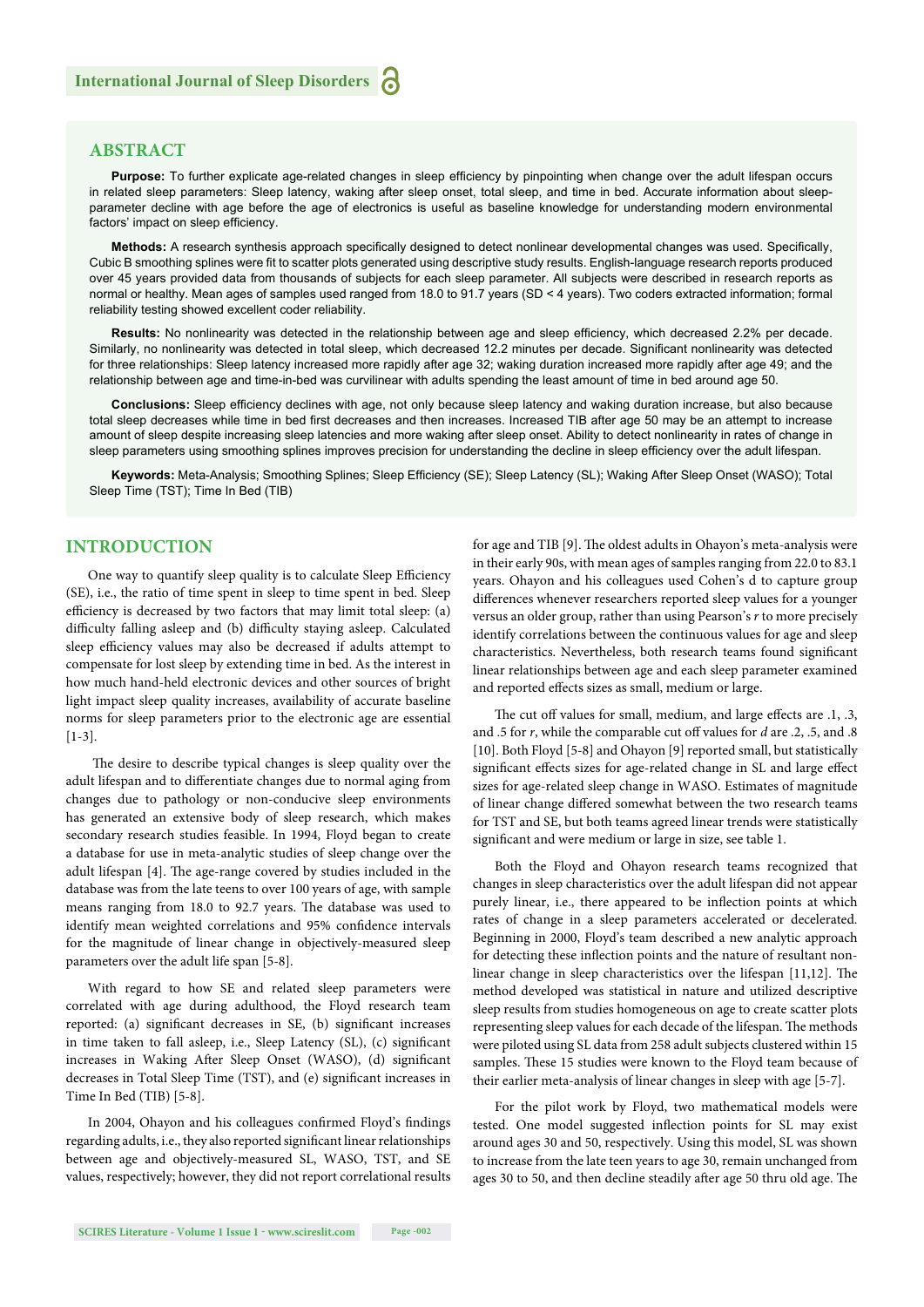| Researchers:<br>Sleep Variables: |       | Floyd Team [8]         |                | Ohayon Team [9] |                         |                |  |
|----------------------------------|-------|------------------------|----------------|-----------------|-------------------------|----------------|--|
|                                  | N     | $r(95% \text{ Cl})$    | Effect<br>Size | N               | d (95%CI)               | Effect<br>Size |  |
| <b>SE</b>                        | 1.192 | $r = -.65(-.68,-.61)$  | Lg             | 1,738           | $d = -0.71(.81; -0.61)$ | Md             |  |
| SL                               | 1.092 | $r = .20(.11; .28)$    | Sm             | 1,436           | $d = .27(.17:.37)$      | Sm             |  |
| WASO                             | 2.469 | $r = 73(.71,.75)$      | Lg             | 1,012           | $d = .89(.75; 1.20)$    | Lg             |  |
| <b>TST</b>                       | 4.043 | $r = -.31(-.37; -.25)$ | Md             | 2.009           | $d = -.60(-.69,-.51)$   | Lg             |  |
| TIB                              | 2.306 | $r = .18(.13; .23)$    | Sm             | n.r.            | n.r.                    | n.r.           |  |

second model showed an increase in SL with age, but lacked adequate power to identify a significant non-linear trend. Floyd concluded that SL may not increase at a steady rate over the adult life-span, but that further refinement in research synthesis methods and an extensive dataset would be needed to perfect an analytic approach that could pinpoint thresholds of change in SL and other sleep parameters if they exist [11,12].

Methods for identification of inflection points in rates of change across the lifespan were perfected and finalized by Floyd's team in 2004 [8] and their use was demonstrated for clarifying disparate descriptions in the sleep literature regarding when REM% declines with age [13,14].

In 2004, the Ohayon research team also attempted to shed light on possible non-linear changes in sleep parameters over the lifespan, proposing an alternate approach that used least squares to fit exponential equations directly to the mean values of samples. For SE and sleep parameters related to the calculation of SE, they reported the following regarding possible inflection points when rates of change in adult sleep parameters may increase or decrease:

- 1. SE decreases over the adult lifespan, becoming more evident after age 40;
- 2. SL increases over the adult lifespan becoming more evident after age 65;
- 3. After age 30, WASO increases over the adult lifespan; and,
- 4. TST decreases linearly over the adult lifespan with no inflection points observed [9].

In summarizing sleep change over the adult lifespan, Ohayon also reported that "after 60 years of age, only sleep efficiency continued to significantly decrease, with all the other sleep parameters remaining unchanged [9]. This statement suggests a second inflection point for both WASO and TST, respectively, at age 60 with WASO and TST values then holding steady in the 60s and thru old age. In addition, this statement contradicts results reported earlier in paper indicating that SL increases even more rapidly after age 65 [9].

#### **PURPOSE**

The purposes of this study were to: (a) Clarify and extend knowledge about the nature and magnitude of sleep efficiency decline over the adult lifespan and (b) show more precisely how changes in SL, WASO, TST, and TIB during adulthood account for the observed decline in SE with age. Based on Ohayon's replication [9] of Floyd's reports of significant age-related linear trends for SE and sleep parameters related to the calculation of  $SE$  [5-8], significant linear trends were hypothesized for age and SE, SL, WASO, and TST, respectively. A significant linear trend was also hypothesized for age and TIB based on Floyd's early reports [7,8].

Due to the pilot nature of the Floyd team's exploration of nonlinearity in SL values [11,12] and the contradictory reporting of the Ohayon team's exploration of non-linearity in SL, WASO, and TST values [9], research questions were posed in lieu of stating hypotheses regarding nonlinearity.

#### **MAJOR RESEARCH QUESTIONS**

- 1. Are there changes in the rate at which SE decreases over the adult lifespan? If so, does the rate of change increase after age 40 and continue in a linear fashion into old age as stated by Ohayon [9]?
- 2. Are there changes in the rate at which SL increases over the adult lifespan? If so, does the rate of change (a) level off after age 60 as stated by Ohayon  $[9]$ , (b) increase after age 65 as stated by Ohayon [9] , (c) decline from 17-30, hold steady from 30-50, and resume decline after age 50 as suggested by one of two models tested in the early pilot work of Floyd's team [11,12] or (d) decline in a linear fashion with no significant nonlinearity as suggested by a second model applied to Floyd's pilot data [11,12]?
- 3. Are there changes in the rate at which WASO increases over the adult lifespan? If so, does the rate increase after age 30 and level off after age 60 as stated by Ohayon's [9] team?
- 4. Are there changes in the rate at which TST decreases over the adult lifespan? If so, does the rate of change level off after age 60 as stated by Ohayon's [9] team?
- 5. Are there changes in the rate at which TIB increases over the adult lifespan? If so, at what ages do increases or decreases occur?

#### **METHODS**

This study of SE decline over the adult lifespan was conducted using a subset of studies in an existing dataset originally created for an NIH-funded program of research that focused on the development of various research synthesis methods to describe how sleep parameters and other activities of daily living change over the adult life-span [1,8]. For the analyses presented, the subset of studies used was comprised of all research reports published from 1960 thru 2004 that met the following criteria: (a) Subjects were adults healthy adults of a similar age, i.e., standard deviation for sample ages was ≤ 4.0 years, and (b) researchers reported descriptive statistics for one or more of the following sleep parameters: SE, SL, WASO, TST, TIB.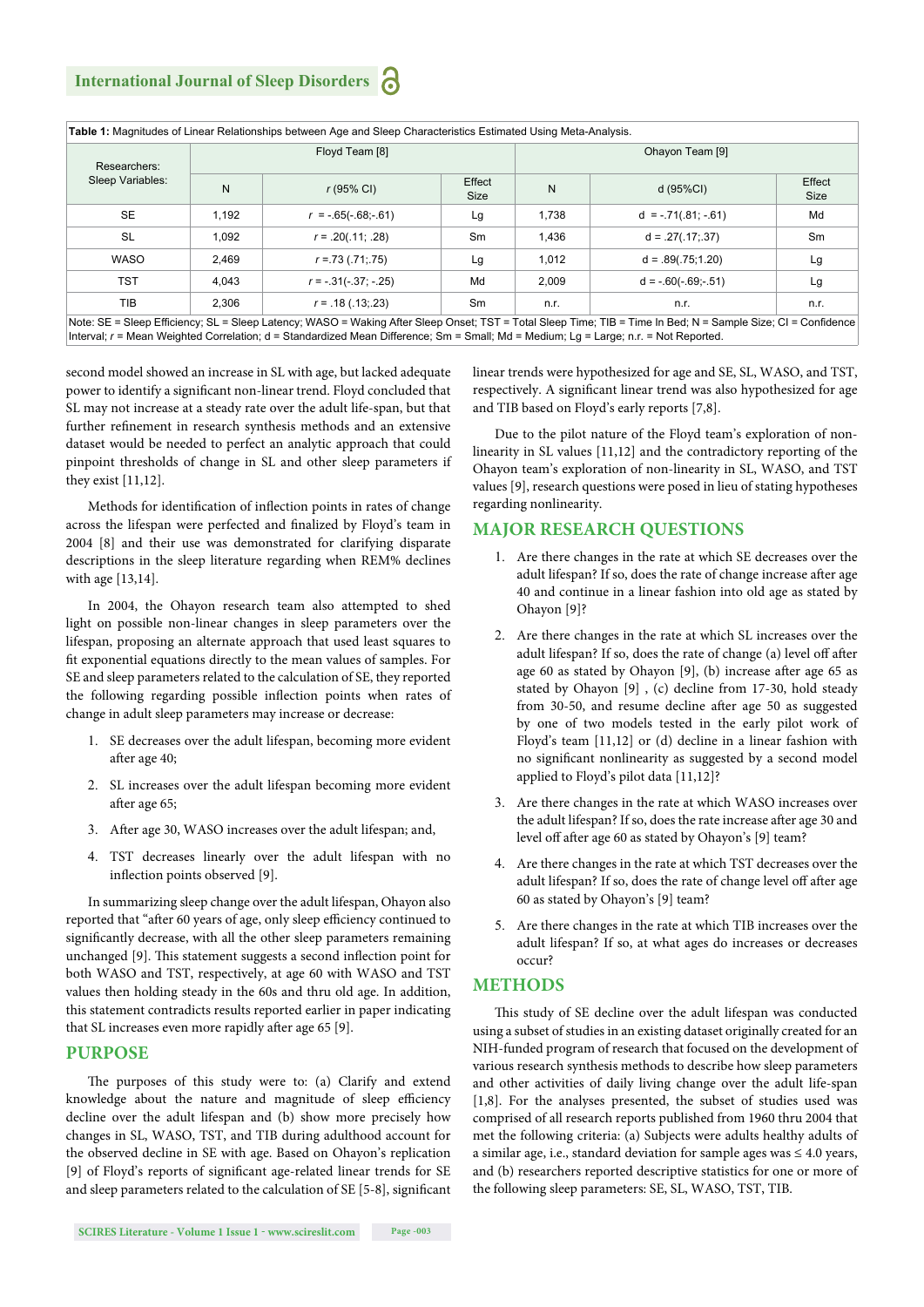#### **Search and retrieval of studies**

Most studies were identified by searching the following databases electronically or by searching paper copies of these same indexes by hand whenever electronic databases did not include early work: PubMed, CINAHL, Psyc INFO, and Dissertation Abstracts. In addition, sleep journals were hand-searched. Finally, ancestry searching was completed for all included papers and inquiries were sent to sleep center directors and chairs of graduate research departments to help assure inclusion of unpublished works. Approximately 3500 papers were retrieved and examined, with only 17% yielding useable data [8]. Over-retrieval was necessary given existing literature indexing practices did not facilitate efficient targeting of sleep studies that contained descriptive sleep results for samples homogeneous on age [15]. Papers that contained usable data for healthy subjects typically belonged to one of the following categories: (a) Observational studies of normal sleep, (b) experimental studies of the effect of various interventions or other experimental conditions on normal sleep, and (c) observational studies of sleep in populations with various physical or psychological conditions that also included groups of healthy subjects used for comparison.

#### **Coder reliability**

Attention to inter-coder reliability has been described elsewhere [4,8,16]. In summary, continual training and periodic testing were completed to maintain excellent coder reliability over the decade required to create the extensive database. Kappa values never dipped below the .75 cutoff that is considered excellent for inter- and intracoder reliability. Also, no linear trends were found that would indicate coder drift over time [8].

#### **Analytic Procedures**

The development of the analytic approach including formula and computer software used for analyses have been described in detail previously [8,11,14]. Briefly, the following steps were taken: First, previously reported univariate sleep results for similarly-aged subjects in samples of varying mean ages were used to simulate five scatter plots (one for SE values and one each for the four sleep parameters that may help explain decline in SE over the adult lifespan, i.e., SL, WASO, TST, and TIB). Once scatter plots were generated, smoothers (Cubic B smoothing splines) were fit to the data. Statistically significant smoothers ( $p < .05$ ) were inspected to determine the kind of function that best fit the data for each sleep parameter.

#### **RESULTS**

Three different types of statistically significant functions were identified among the five sleep parameters examined during this study: Linear, quadratic, and linear-quadratic. For two purely linear functions, slopes were identified to facilitate description of change in sleep parameters per decade. For one quadratic function the age at which the minimum value occurred was identified, and for two linear-quadratic functions, the ages at which the rate of linear change in the sleep parameter accelerated were identified using segmented regression.

#### **Sleep Efficiency**

The scatter plot generated using previously reported SE values from 339 samples represented 4,269 subjects. The functional relationship was essentially linear with no identifiable inflection points. The slope of the function was -0.22: thus, for each decade in age

from the late teens through the early 90s, SE decreased approximately 2.2%. Average SE was estimated at 97% for subjects in their late teens and 79% for subjects in their early 90s.

#### **Sleep Latency**

The scatter plot generated using previously reported SL values from 446 samples represented 5,332 subjects. A significant non-linear trend was detected that was linear-quadratic in nature. Segmented regression showed an inflection point at age 32: After age 32 the rate of change in SL values began to slowly accelerate from an average SL of 21 minutes at age 32 to an average SL of 33 minutes for subjects in their early 90s. No other inflection points were identified.

#### **Waking after Sleep Onset**

The scatter plot generated using previously reported WASO values was based on data representing 3,032 subjects clustered in 234 samples. A significant non-linear trend was detected that was linearquadratic in nature. Segmented regression showed an inflection point at age 49: After age 49, the rate of change in WASO values began to noticeably accelerate from an average of 29 minutes at age 49 to an average of nearly 90 minutes for subjects in their early 90s. No other inflection points were identified.

#### **Total Sleep Time**

The scatter plot generated using previously reported TST values was based on data representing 5,061 subjects clustered in 428 samples. The functional relationship was essentially linear in nature with no identifiable inflection points. The slope of the function was -1.22: thus, for each decade in age from the late teens through the early 90s, TST decreased approximately 12.2 minutes. The mean amount of sleep for subjects in their late teens was 7.6 hours, but TST had decreased to 6.0 hours for subjects in their early 90s.

#### **Time in Bed**

The scatter plot generated using previously reported TIB values from 209 samples represented 2,610 subjects. A significant nonlinear trend was detected, which was quadratic in nature: Time in bed declined from the late teens until age 50; after a low-point at age 50, time in bed steadily increased into old age. The mean TIB for subjects at age 50 was 7.1 hours. For subjects in their early 90s, TIB averaged 8.3 hours.

#### **DISCUSSION**

As expected, an inverse relationship (negative correlation) between age and SE, as well as between age and TST were observed in healthy adults along with direct relationships (positive correlations) between age and SL and age and WASO, respectively. While a direct relationship was observed between age and TIB after age 50, an inverse relationship between age and TIB from the late teens to age 50 also was detected when the smoother was fit. Thus, a quadratic function was identified, i.e., a curvilinear relationship was found to exist between age and TIB, which had not been hypothesized. This unexpected finding suggests that TIB contributes to the magnitude of computed decline in SE differentially over the adult lifespan. Before age 50, TIB may mask decline in sleep quality (as measured by SE) as SL and WASO increase and TST decreases. After age 50, TIB may exaggerate decline in sleep quality as SL slowly increases, WASO rapidly increases and TST continues to decrease.

While Ohayon and his colleagues [9] described some nonlinearity in SE, Sl, WASO, and TST, no nonlinearity for SE or TST decreases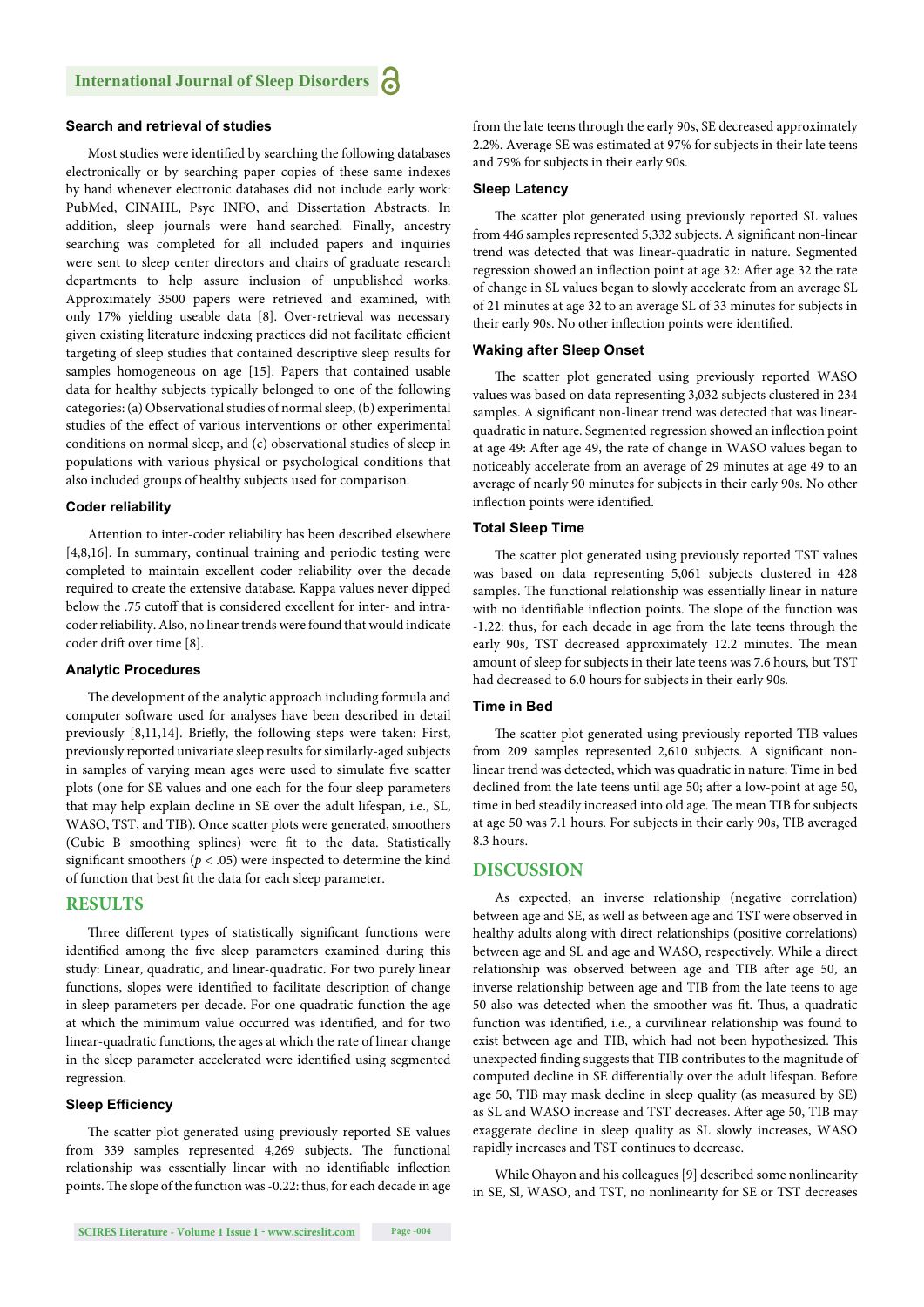across the adult lifespan were detected. The slope obtained in this study and used to describe the purely linear change in SE over the adult lifespan was similar to that reported by Ohayon and his colleagues. For SE, Ohayon's team reported a 3% decline in SE per decade compared to the estimate of 2.2% obtained in the current study. Ohayon's team reported that the 3% decline per decade was an accelerated rate commencing around age 40, but a steady rate of decline in SE from the late teens to old age was observed in this study. Similarly, a purely linear relationship between age and TST was observed in this study. Ohayon reported a decrease of 10 minutes per decade that ceased after age 60 compared to the estimate of 12.2 minutes per decade that extended over the entire adult lifespan shown in this study.

Regarding SL and WASO, significant non-linear relationships were detected. Ohayon's research team had identified non-linearity for both SL and WASO, although their descriptions of possible inflection points were contradictory [9], while Floyd's team had predicted possible inflection points for SL, but questioned their statistical significance [11,12]. Results of this study failed to replicate any of the previous descriptions of non-linearity by either Ohayon or Floyd regarding the points along the adult lifespan when rates of change accelerate or decelerate for SL. Similarly, for WASO, the results of this study failed to replicate the inflection points identified by Ohayon as ages when rates of change accelerate or decelerate for WASO.

These new findings for aging-related changes in SE and sleep parameters related to the calculation of SE, suggest that the consistently reported decline in SE observed during adulthood likely results from additive factors including: (a) Increasing SL in young adulthood followed by a small, but continuous acceleration in the rate of increase in SL beginning in the early 30s, (b) increasing WASO in young adulthood followed by a moderate and continuous acceleration in the rate of change in WASO beginning in the late 40s, (c) moderate decreases in TST across the entire adult lifespan, and (d) increasingly less time spent in bed from young adulthood to age 50 and increasing more time spent in bed after age 50.

Identifying the reasons why sleep parameters change over the normal adult lifespan is beyond the scope of this study, which focused solely on use of research synthesis methods that increase the precision of describing sleep norms. Specially, for the new and unexpected curvilinear relationship observed between age and TIB, why TIB declines from the late teenage years to midlife and then reverses course can only be speculated upon. Perhaps employment and/or social and family demands leave little time to remain in bed if not asleep, thus leading to declining TIB as TST declines during young and middle adulthood. There is some empirical evidence that staying in bed is a widely used strategy among older adults who are coping with sleep loss as they age [17].

#### **Strengths and Limitations**

A major general limitation of the methods employed for this study is related to resource intensiveness. Building the extensive dataset required to generate scatter plots was very time consuming and would not have been feasible without substantial external funding over several years [4]. Also, producing scatter plots and fitting smoothers to data requires computer-time intensive renderings.

More specifically, for examination of nonlinearity in the relationship between age and SE as well as other sleep parameters

related to the calculation of SE, one strength of the research synthesis method employed is its ability to estimate the functional relationship between ages and sleep parameters without imposing any a priori relationship. The approach can be considered grounded given that empirical data are used to develop the functions, which facilitates the detection of any existing nonlinearity in the relationship without having to know a priori how the nonlinearity will be manifested. This was particularly useful for clarifying SL and WASO inflection points along the adult lifespan and for detecting the unexpected quadratic function for age and TIB.

A second strength of the research synthesis method employed is its precision in comparison to methods employed by the Ohayon team [9]. Both means and variance estimates along with sample sizes for samples homogeneous on age were used in the generation of scatter plots. This is in contrast to Ohayon's methods for detecting nonlinearity, which appear to use only mean values from samples with much wider variances on age, while also failing to weight sample influence by sample-size  $[8,9,11,14]$ .

The availability of an exceptionally large database of sleep values is a third strength of the study. In addition to the coding of data from studies with a primary purpose of examining normal adult sleep as used by Ohayon [9], the inclusion criteria allow for coding of additional baseline data from healthy subjects used in control groups for experiments, as well as data used in comparison groups for observational studies of clinical populations. These procedures often doubled or tripled the amount of data available in this study compared with the Ohayon study, see table 2.

Limitations regarding the dataset have been discussed at length in earlier publications [8,11,14]. Two relevant issues are summarized here. First, although the dataset includes data collected over several decades it does not include data from the current era. It does, however, represent normative sleep values for the era preceding the advent of handheld devices widely believed to be changing the physical sleep environment in ways that decrease sleep quality. As such, clarification of how sleep parameters have declined with age historically has been shown to be feasible and should be useful as a baseline for understanding the impact of emerging environmental factors believed to impact sleep quality.

A second major issue relates to how well populated scatter plots were for sleep parameters for each decade of life. For this study, more samples existed for younger subjects, followed by samples of older subjects; thus average sleep parameter values for young adults and older adults are considered more precise than for middle-aged adults. Also, gaps in the age ranges where inflection points are located can result in unstable point estimates due to the lack of information within these gaps. Fortunately, the extensive body of experimental

|                    |  |  |  | <b>Table 2:</b> Samples Sizes Available for Identification of Nonlinear Relationships |
|--------------------|--|--|--|---------------------------------------------------------------------------------------|
| of Sleep with Age. |  |  |  |                                                                                       |

| Researchers:<br>Sleep Variables: | Ohayon Team [8]<br>N | Floyd Team [9]<br>N |
|----------------------------------|----------------------|---------------------|
| <b>SE</b>                        | 1,738                | 4,269               |
| SL                               | 1.436                | 5,332               |
| <b>WASO</b>                      | 1,012                | 3,032               |
| TST                              | 2,009                | 5,061               |
| TIB                              | n.r.                 | 2,610               |

Note: SE = Sleep Efficiency; SL = Sleep Latency; WASO = Waking After Sleep Onset; TST = Total Sleep Time; TIB = Time In Bed; N = Sample Size; n.r. = Not Reported.